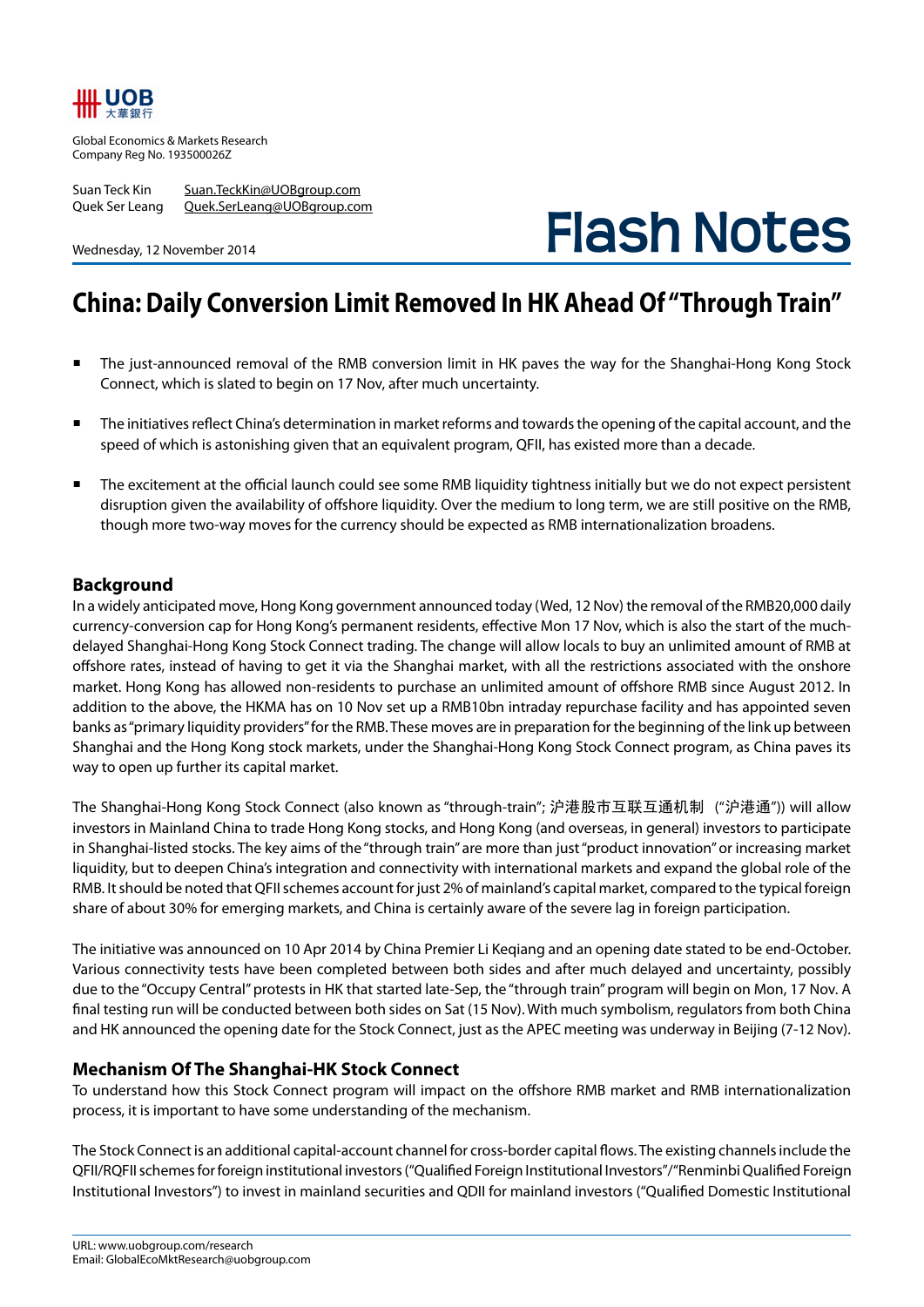Investor") to invest in overseas stocks and bonds, all of which are limited to institutional investors and required to be licensed, and subject to restrictions in terms of injection and repatriation of capital, among other limitations.

One key differentiating feature of the Shanghai-HK Stock Connect compared to existing QFII/QDII schemes is that it is open to both institutional and retail investors, thus broadening the investor base which is expected to lift trading liquidity significantly in both Shanghai and HK stock markets, subject to daily and cumulative trading limits, which are explained in detail below.

#### **Northbound Trading Link (Hong Kong → Shanghai)**

Allows HK and overseas investors to purchase stocks traded on the Shanghai Stock Exchange (SSE) 569 Shanghai-listed stocks Daily net quota = RMB 13bn  $(-13.3\%$  of SSE's daily turnover) Aggregate net quota = RMB 300bn  $\left(\sim\right)$ 3.1x of SSE's average daily turnover)

#### **Southbound Trading Link (Shanghai → Hong Kong)**

Allows China investors to purchase stocks traded on the Hong Kong Stock Exchange (HKSE) 268 HK-listed stocks Daily net quota = RMB 10.5bn  $(-21\%$  of HKSE daily turnover) Aggregate net quota = RMB 250bn  $(\sim 7.1x)$  of HKSE daily turnover)

It is important to note that the daily quotas under the Shanghai-HK Stock Connect scheme are on a NET BUY basis, rather than gross amount, i.e. investors will always be allowed to SELL their cross-boundary securities regardless of the quota balance. This means that theoretically the daily limits would not be hit if buy and sell orders offset each other.

The calculation is: Daily Quota Balance = Daily Quota – Buy Orders + Sell Trades + Adjustments. Note that the Daily Quota will be refreshed and remain the same every day, subject to the balance of the Aggregate Quota. Unused Daily Quota will NOT be carried over to next day's Daily Quota.

Based on this mechanism, it is our view that the cumulative quotas (for both northbound and southbound) will not be exhausted anytime soon, given the design of the daily limits.

Assuming the net daily quota is maxed out continuously, it would take 23 sessions for Northbound (RMB300bn ÷ RMB13bn), and 24 sessions for Southbound (RMB250bn ÷ RMB10.5bn), to exhaust the cumulative quotas.

This means that on a daily basis, even in the extreme situation of one-sided net purchases (no sale) of Shanghai stocks by HK investors, the maximum liquidity that will be absorbed offshore is RMB13bn. Will it cause distress to the offshore RMB liquidity condition?

Considering the availability of RMB liquidity in HK, we believe it is unlikely to cause severe stress to the system persistently: RMB deposits in HK reached RMB944.47bn as of Sep 2014, with global RMB deposit pool (including HK) exceeding RMB1.5tn. RMB loans outstanding in HK was RMB123bn as of end-February, meaning a loan-deposit ratio of 13%. In addition, HKMA has a bilateral swap line of RMB400bn on standby should the system run short of RMB liquidity, as well as the RMB10bn intraday repo facility as mentioned earlier. IMF estimates that average daily trading volume of RMB in HK at close to US\$50bn (~RMB300bn equivalent). These figures suggest that offshore liquidity should be sufficient to handle quotas being maxed out temporarily, though it should be conceivable that the regulators would step in should financial conditions are being disrupted.

For comparison, the current size of the QDII/QFII/RQFII schemes are (as of 30 Oct 2014): Approved QDII quota US\$87.373bn; Approved QFII quota US\$64.061bn; and Approved RQFII quota RMB294.4bn.

#### **Implications For The RMB**

The latest initiative highlights China's determination to move along the market reform path, with greater sense of urgency, and the shift towards less cumbersome regulation.